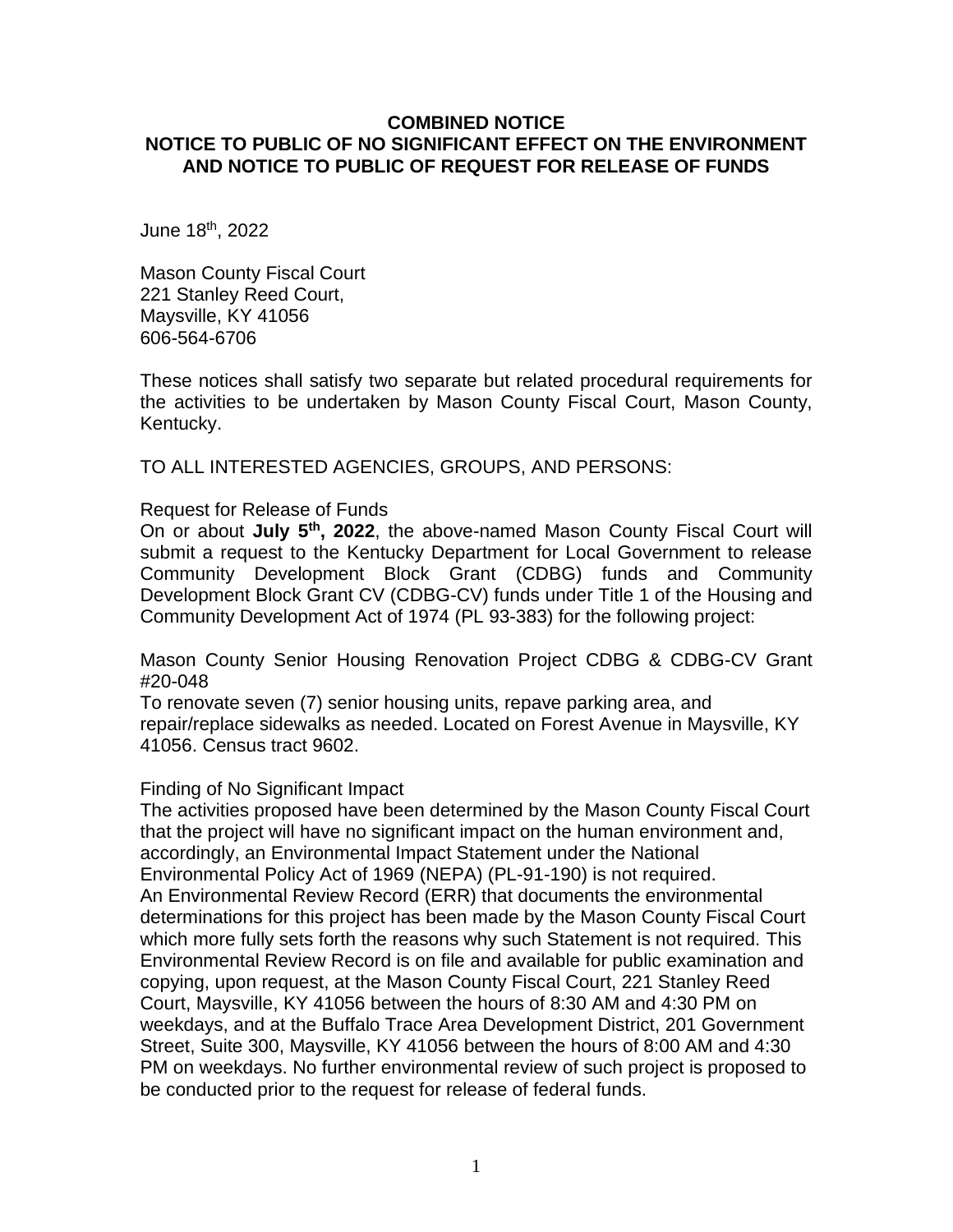## Public Comments

Any individual, group, or agency is invited to submit written comments on the ERR for consideration by the Mason County Fiscal Court to the Mason County Judge Executive, Owen J. McNeill. Such written comments should be received at 221 Stanley Reed Court, Maysville, KY 41056 on or before **July 5th, 2022**. All such comments so received will be considered prior to authorizing the request the release of Federal funds or taking any administrative action on the project prior to the date specified on the proceeding sentence. Comments should specify which notice they are addressing.

## Environmental Certification

The Mason County Fiscal Court will undertake the project described above with Block Grant funds from the Kentucky Department for Local Government (KDLG) under Title I of the Housing and Community Development Act of 1974. Owen J. McNeill, County Judge Executive, certifies to state that the Mason County Fiscal Court and the Mason County Judge Executive, in his official capacity as the County Judge Executive, consents to accept the jurisdiction of the Federal Courts if an action is brought to enforce responsibilities in relation to environmental review process and that these responsibilities have been satisfied. HUD/State approval of the certification satisfies its responsibilities under NEPA and related laws and authorities and allows the Mason County Fiscal Court to use Block Grant funds.

# Objection to Release of Funds

The state will accept objections to its release of funds and the Mason County Fiscal Court's certification for a period of fifteen days following the anticipated submission date or its actual receipt of the request (whichever is later) only if they are on one of the following bases:

- (a) The certification was not executed by the Mason County Fiscal Court Certifying Officer.
- (b) The Mason County Fiscal Court has failed to make one of the two findings pursuant to S58.41 or to make the written determination decision required by SS578.57, 58.53, or 58.64 for the project, as applicable.
- (c) The Mason County Fiscal Court has omitted one or more of the steps set forth at Subparts F and G for the preparation and completion of an EA.
- (d) No opportunity was given to the Advisory Council on Historic Preservation or its Executive Director to review the effect of the project on a property listed on the National Register of Historic Places, or found to be eligible for such listing by the Secretary of the Interior, in accordance with 36 CFR Part 800.